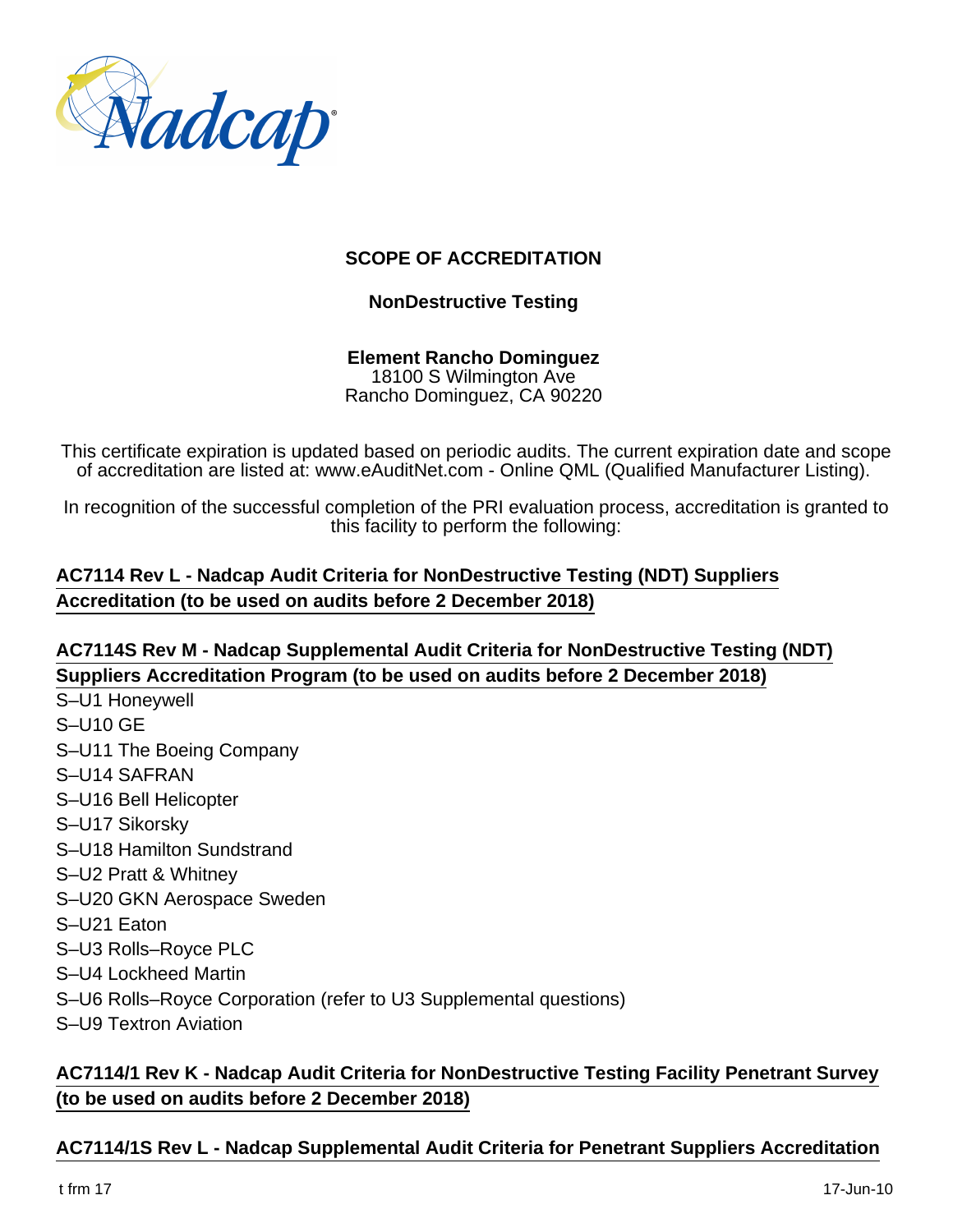#### **Program (to be used on audits before 2 December, 2018)**

- S–U1 Honeywell
- S–U10 GE
- S–U11 The Boeing Company
- S–U14 SAFRAN
- S–U16 Bell Helicopter
- S–U17 Sikorsky
- S–U18 Hamilton Sundstrand
- S–U2 Pratt & Whitney
- S–U20 GKN Aerospace Sweden
- S–U21 Eaton
- S–U3 Rolls–Royce PLC
- S–U4 Lockheed Martin
- S–U6 Rolls–Royce Corporation (refer to U3 Supplemental questions)
- S–U9 Textron Aviation

#### **AC7114/2 Rev K - Nadcap Audit Criteria for NonDestructive Testing Magnetic Particle Survey (to be used on audits before 2 December 2018)**

#### **AC7114/2S Rev L - Nadcap Supplemental Audit Criteria for NonDestructive Testing Magnetic Particle Survey (to be used before 2 December 2018)**

- S–U1 Honeywell S–U10 GE S–U11 The Boeing Company S–U14 SAFRAN S–U17 Sikorsky S–U18 Hamilton Sundstrand S–U21 Eaton S–U4 Lockheed Martin
- S–U9 Textron Aviation

#### **AC7114/3 Rev K - Nadcap Audit Criteria for NonDestructive Testing Facility Ultrasonic Survey (to be used on audits before 2 December, 2018)**

#### **AC7114/3S Rev L - Nadcap Supplemental Audit Criteria for NonDestructive Testing Facility Ultrasonic Survey (to be used on audits before 2 December, 2018)**

S–U11 The Boeing Company

- S–U14 SAFRAN
- S–U17 Sikorsky
- S–U18 Hamilton Sundstrand

S–U2 Pratt & Whitney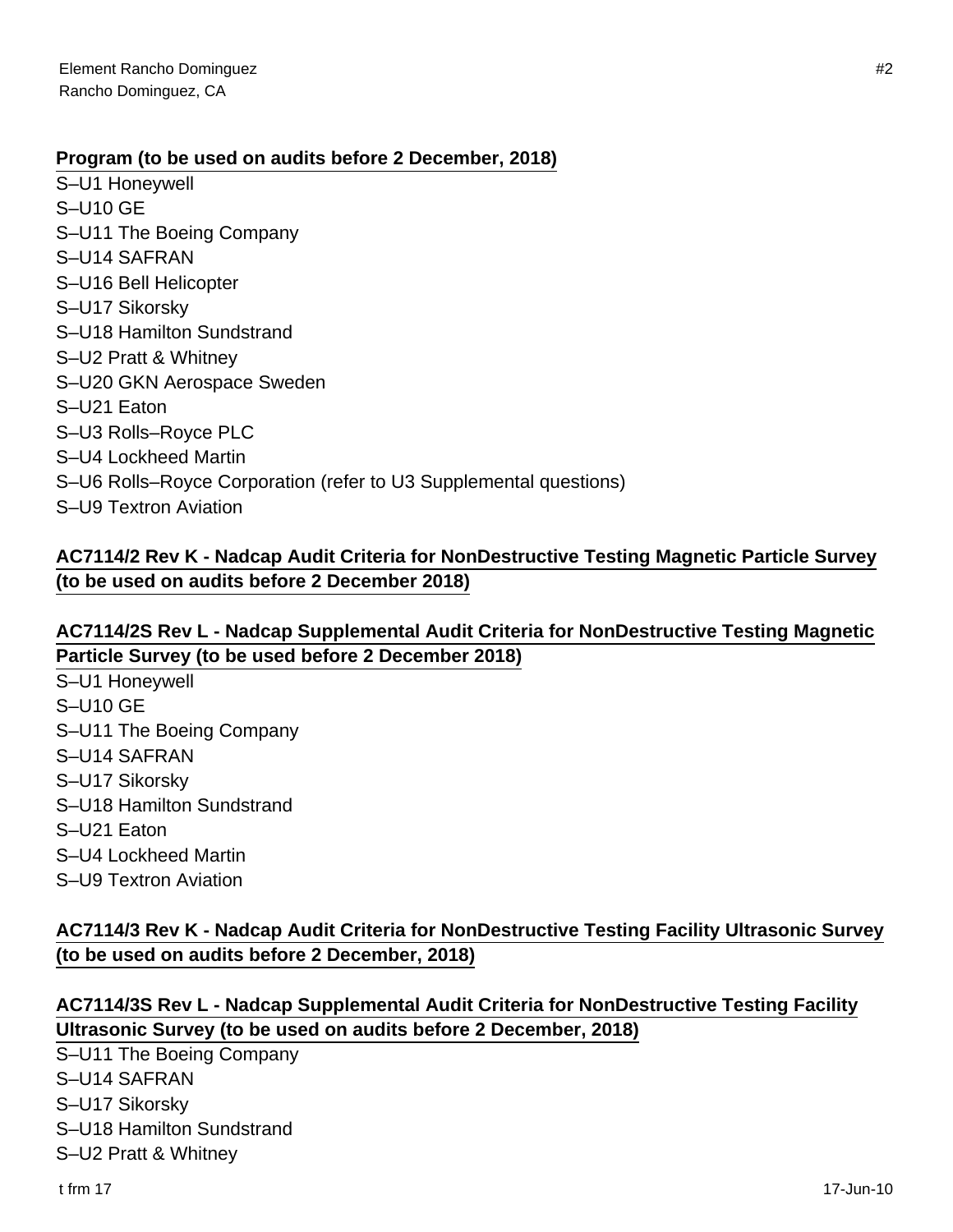S–U21 Eaton S–U3 Rolls–Royce PLC S–U4 Lockheed Martin S–U6 Rolls–Royce Corporation (refer to U3 Supplemental questions) S–U9 Textron Aviation

#### **AC7114/4 Rev K - Nadcap Audit Criteria for NonDestructive Testing Facility Film Radiography Survey (to be used on audits before 2 December, 2018)**

### **AC7114/4S Rev L - Nadcap Supplemental Audit Criteria for NonDestructive Testing Facility Film Radiography Survey (to be used on audits before 2 December 2018)**

- S–U1 Honeywell S–U10 GE
- S–U11 The Boeing Company
- S–U14 SAFRAN
- S–U16 Bell Helicopter
- S–U17 Sikorsky
- S–U18 Hamilton Sundstrand
- S–U2 Pratt & Whitney
- S–U21 Eaton
- S–U3 Rolls–Royce PLC
- S–U4 Lockheed Martin
- S–U6 Rolls–Royce Corporation (refer to U3 Supplemental questions)
- S–U9 Textron Aviation

## **AC7114/7 Rev B - Nadcap Audit Criteria for NonDestructive Testing Facility Ultrasonic Survey – Rotating Components (to be used on audits on/after 22 January 2017)**

### **AC7114/7S Rev B - Nadcap Supplemental Audit Criteria for NonDestructive Testing Facility Ultrasonic Survey – Rotating Components (to be used on audits on/after 31 December 2017)**

- S–U1 Honeywell
- S–U10 GE
- S–U11 The Boeing Company
- S–U14 SAFRAN
- S–U17 Sikorsky
- S–U18 Hamilton Sundstrand
- S–U2 Pratt & Whitney
- S–U20 GKN Aerospace Sweden
- S–U21 Eaton
- S–U3 Rolls–Royce PLC
- S–U4 Lockheed Martin